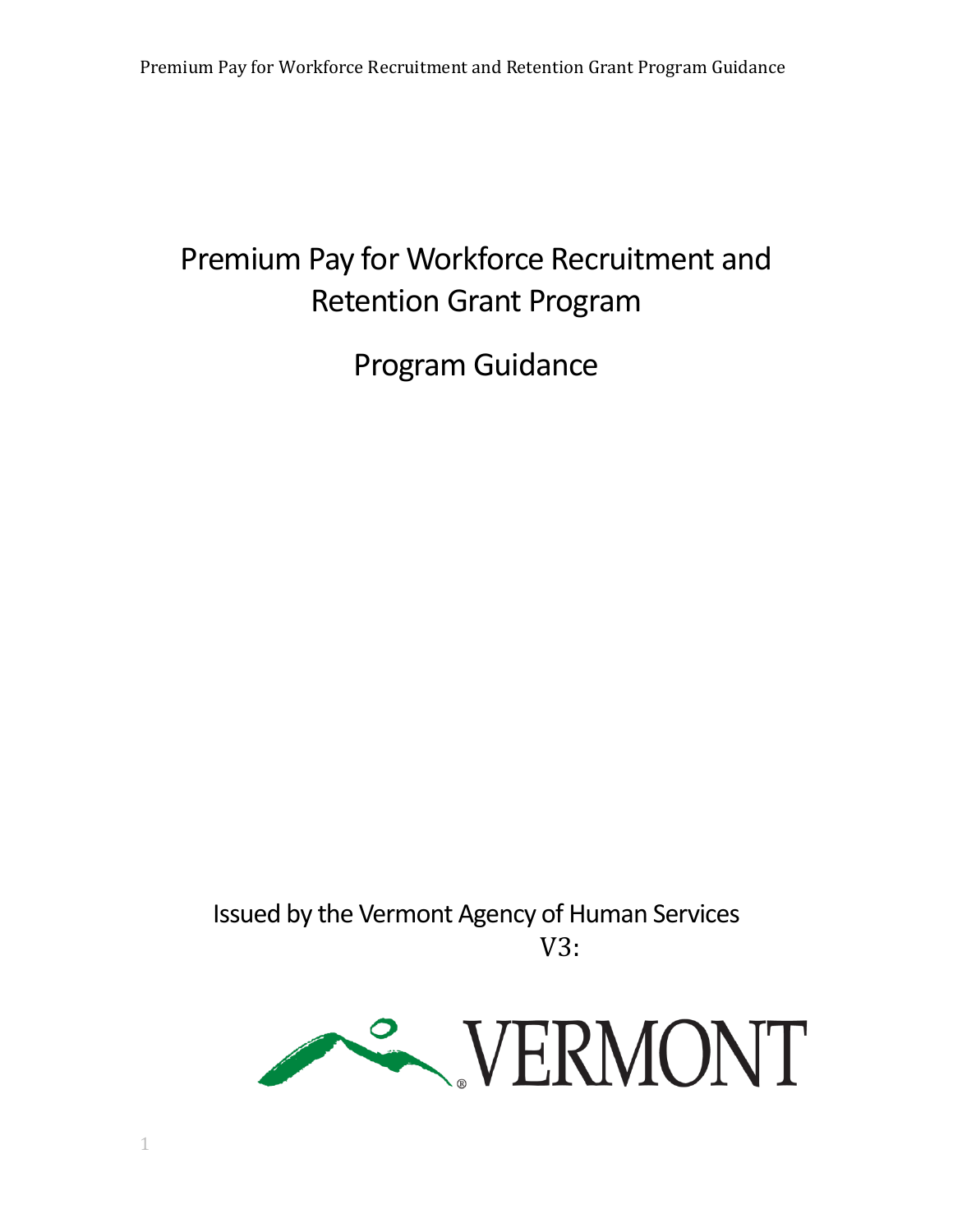| <b>Version History</b> |                                                                                   |  |  |
|------------------------|-----------------------------------------------------------------------------------|--|--|
|                        |                                                                                   |  |  |
| $V2 - 5/12/2022$       | Aligned title and description on tabs for "Summary Report of FTEs" to             |  |  |
|                        | align with description; clarified list of eligible job classification in 3.c.iii. |  |  |
| $V3 - 6/1/2022$        | Clarified average wage figures and added link to the >30 towns in                 |  |  |
|                        | Burlington/S. Burlington metro in in 3.c.                                         |  |  |

# **Contents**

| 1.  | $\label{eq:1} \mbox{Program Description}\; \ldots \mbox{1} \mbox{1} \mbox{1} \mbox{1} \mbox{1} \mbox{1} \mbox{1} \mbox{1} \mbox{1} \mbox{1} \mbox{1} \mbox{1} \mbox{1} \mbox{1} \mbox{1} \mbox{1} \mbox{1} \mbox{1} \mbox{1} \mbox{1} \mbox{1} \mbox{1} \mbox{1} \mbox{1} \mbox{1} \mbox{1} \mbox{1} \mbox{1} \mbox{1} \mbox{1} \mbox{1} \mbox{1} \mbox{1} \mbox{$ |  |
|-----|--------------------------------------------------------------------------------------------------------------------------------------------------------------------------------------------------------------------------------------------------------------------------------------------------------------------------------------------------------------------|--|
| 2.  |                                                                                                                                                                                                                                                                                                                                                                    |  |
| 3.  |                                                                                                                                                                                                                                                                                                                                                                    |  |
| 4.  |                                                                                                                                                                                                                                                                                                                                                                    |  |
| 5.  |                                                                                                                                                                                                                                                                                                                                                                    |  |
| 6.  |                                                                                                                                                                                                                                                                                                                                                                    |  |
| 7.  |                                                                                                                                                                                                                                                                                                                                                                    |  |
| 8.  |                                                                                                                                                                                                                                                                                                                                                                    |  |
| 9.  |                                                                                                                                                                                                                                                                                                                                                                    |  |
| 10. |                                                                                                                                                                                                                                                                                                                                                                    |  |
| 11. |                                                                                                                                                                                                                                                                                                                                                                    |  |
| 12. |                                                                                                                                                                                                                                                                                                                                                                    |  |
| 13. |                                                                                                                                                                                                                                                                                                                                                                    |  |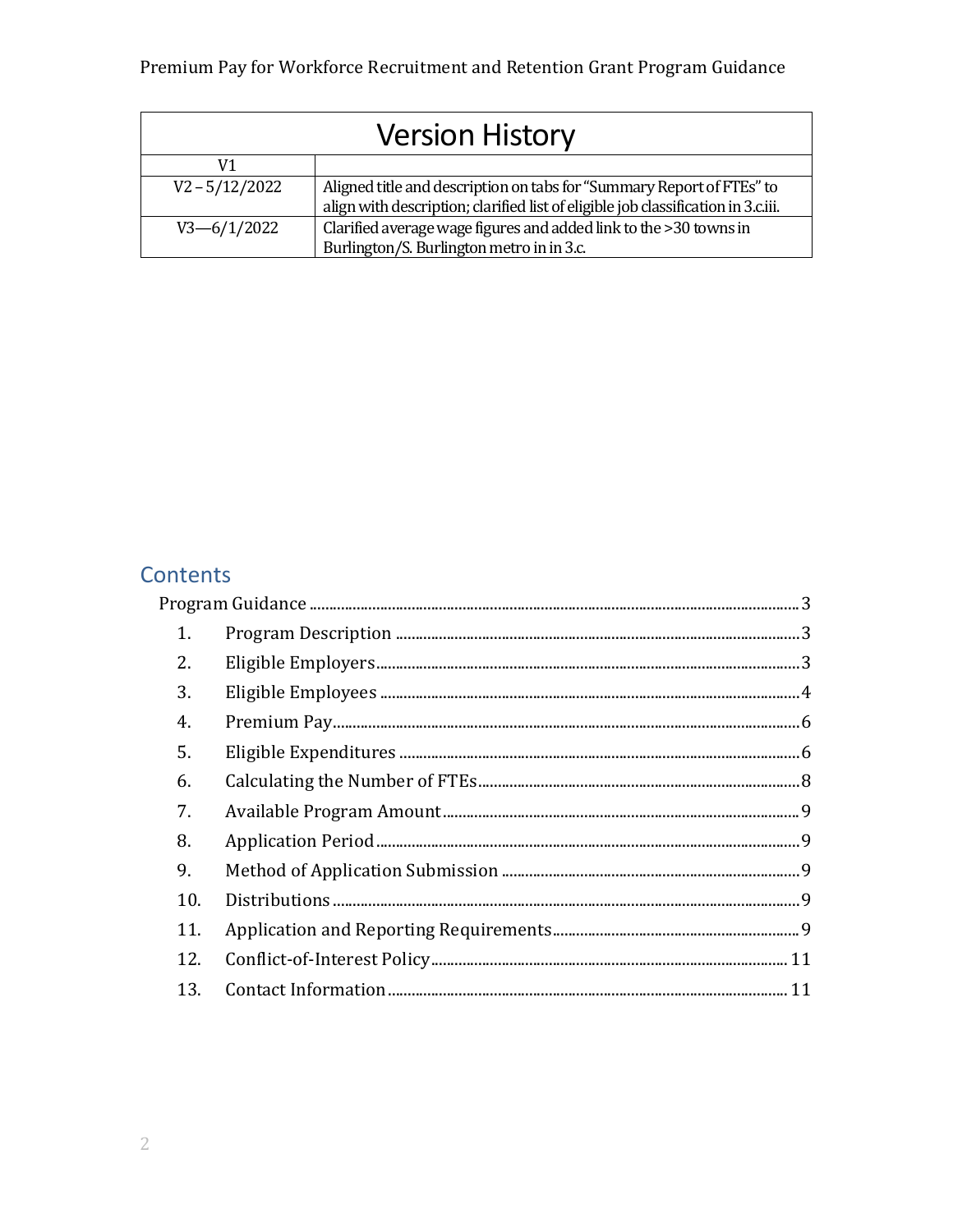This document provides program guidance to applicants for the Premium Pay for Workforce Recruitment and Retention Grant Program.

Key application components and supporting materials, such as the Summary Report of FTEs template and links to Town Hall Webinars, will be posted at <https://humanservices.vermont.gov/recruitment-and-retention>

If you still have a question after reviewing this document, you may submit a question in the program's [Question Submission Form.](https://forms.office.com/Pages/ResponsePage.aspx?id=O5O0IK26PEOcAnDtzHVZxu-gJmt08pRCkBohhqKhgXZUNVpBQ0w0QllXVjBNSThBOU8wTUYzM1VYUS4u)

### <span id="page-2-0"></span>**Program Guidance**

#### <span id="page-2-1"></span>**1. Program Description**

The Agency of Human Services (AHS) is issuing this grant opportunity per Act 83 of 2022 to certain health care and social services employers. The Premium Pay for Workforce Recruitment and Retention Grant Program (hereafter called "Program") aims to mitigate the significant negative impacts health care and human services employers have sustained throughout the COVID-19 public health emergency by providing Premium Pay to essential employees. The Program allows Eligible Employers to apply to receive \$2,000 per full-time equivalent employee (FTE) to distribute Premium Pay to Eligible Employees who commit to continuing employment with the Eligible Employer for at least one calendar quarter following receipt of the payment. Grants will be awarded through an application process and funds will be distributed following the close of the application period.

### <span id="page-2-2"></span>**2. Eligible Employers**

Only Eligible Employers and ARIS Solutions, the fiscal agent for the employers of the Independent Direct Support Providers, may apply for a grant award to be distributed to Eligible Employees.

An Eligible Employer is an entity that employs one or more individuals in Vermont in relation to its operation of one of the following:

- a. An assisted living residence as defined in 33 V.S.A. §7102,
- b. A nursing home as defined in 33 V.S.A. §7102,
- c. A residential care home as defined in 33 V.S.A. §7102,
- d. A home health agency as defined in 33 V.S.A. §6302,
- e. An agency designated to provide mental health or developmental services, or both, pursuant to 18 V.S.A. chapter 207 or an agency with which the Commissioner of Mental Health or of Disabilities, Aging, and Independent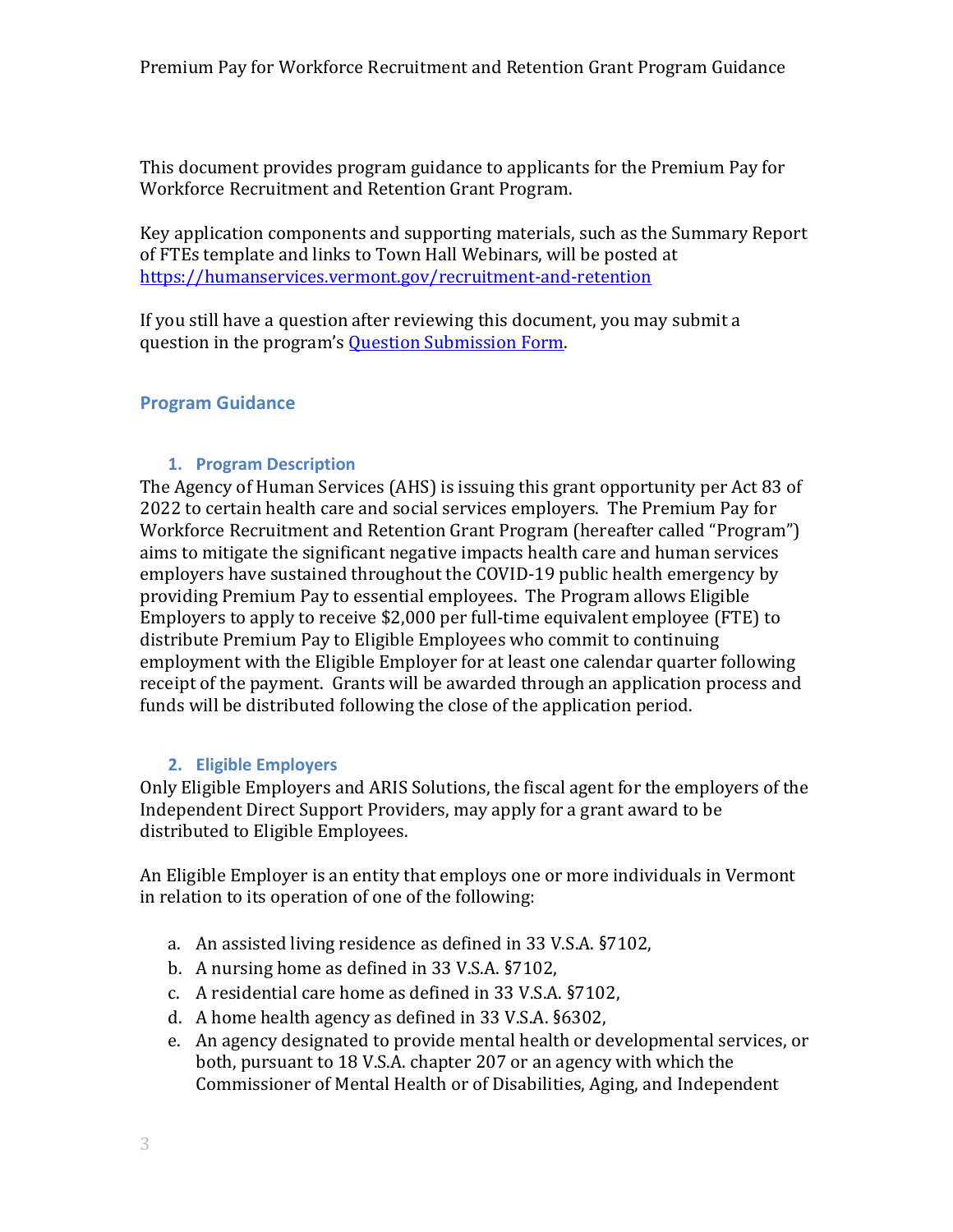Living, or both, has contracted to provide specialized services pursuant to 18 V.S.A. §8912,

- f. A substance use treatment provider in the Department of Health's preferred provider network,
- g. A recovery center,
- h. An adult day service provider,
- i. An area agency on aging,
- j. A program licensed by the Department for Children and Families as a residential treatment program

ARIS Solutions has the authority to apply for a grant in the same manner as an Eligible Employer and to disburse funding to eligible Independent Direct Support Providers as defined in 21 V.S.A. §1631.

If an Eligible Employer has more than one work site location or branch office and has one Tax Identification Number (TIN), it may only submit one Program application using that TIN and should include all sites or branches.

# <span id="page-3-0"></span>**3. Eligible Employees**

Eligible Employers that receive grant awards may only disburse funding to Eligible Employees. In order to receive Premium Pay funded by this Program, Eligible Employees must a) meet eligible worker requirements and b) perform essential work, and c) Premium Pay must respond to Eligible Employees performing essential work during the COVID-19 public health emergency.

- a. Eligible Employees are workers needed to **maintain continuity of operations of essential critical infrastructure** sections including health care, emergency response, behavioral health work, medical testing and diagnostics, home- and community-based health care or assistance with activities of daily living, social services work, public health work, work requiring physical interaction with patients, and other sectors as described in federal guidance.<sup>1</sup>
- b. Eligible Employees **perform essential work**. Essential work is work that:
	- i. Is not performed while teleworking from a residence, and
	- ii. Involves either
		- Regular, in-person interactions with patients, the public or coworkers of the individual that is performing the work, OR
		- Regular physical handling of items that were handled by, or are to be handled by, patients, the public, or coworkers of the individual that is performing the work.

<sup>1</sup> Essential workers is defined in Federal Register, Vol. 87, No. 18, Rules and Regulations. January 27, 2022 (p. 4446).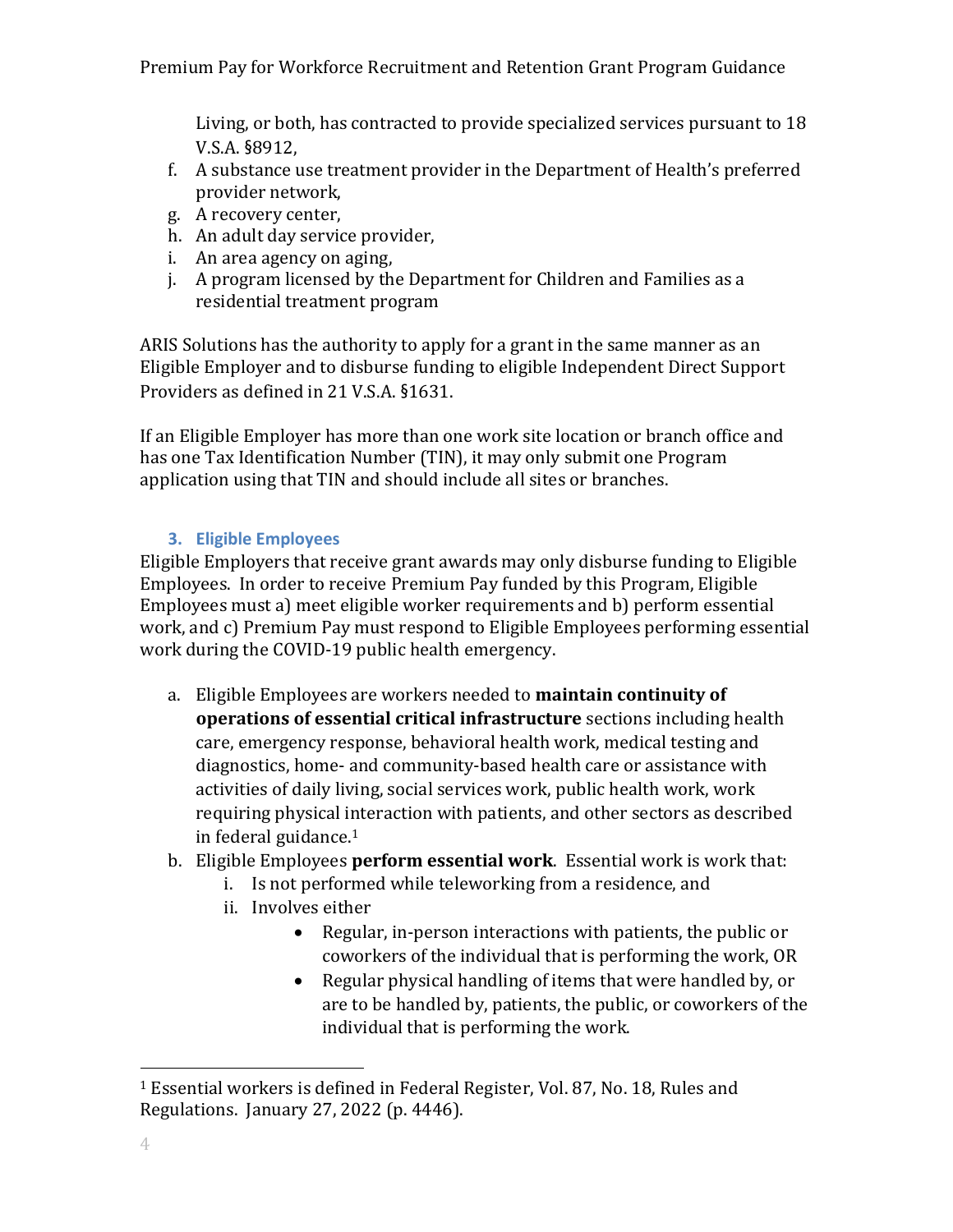- c. Premium Pay prioritizes low- and moderate-income workers and **responds to Eligible Employees performing essential work during the COVID-19 public health emergency.** For the purposes of this section, the COVID-19 public health emergency was declared pursuant to the National Emergency Act and is defined by [Presidential Proclamation.](https://www.federalregister.gov/documents/2022/02/23/2022-03972/continuation-of-the-national-emergency-concerning-the-coronavirus-disease-2019-covid-19-pandemic) The public health emergency was extended beyond March 1, 2022 and does not have an established end date. Grant awardees should continue to monitor the status of the Presidential Proclamation to ensure premium pay is only disbursed for work performed during the COVID-19 public health emergency. Eligible Employees must meet at least one of the following criteria: :
	- i. The Eligible Employee's total wages and remuneration, including the Premium Pay, is less than or equal to 150 percent of the greater of such Eligible Employee's residing State's or county's average annual wage for all occupations as defined by the Bureau of Labor Statistics' Occupational Employment and Wage Statistics<sup>2</sup>; OR
	- ii. The Eligible Employee is not exempt from the Fair Labor Standards Act overtime provisions (29 U.S.C. 207); OR
	- iii. The Eligible Employee meets employee classification criteria because they provide direct care and is a:
		- Nurse (i.e. LPN, RN, or NP);
		- Master's level licensed or non-licensed clinician (i.e. MSW, psychologist, marriage and family therapist, mental health counselor, alcohol and drug counselor);
		- Physician Assistant;
		- Psychiatrist;
		- Physical, occupational, or speech therapist;
		- 24/7 residential direct service staff; or
		- Crisis worker.

<sup>2</sup> Bureau of Labor Statistics' Occupational Employment and Wage Statistics data is located online at: [https://www.bls.gov/oes/tables.htm.](https://www.bls.gov/oes/tables.htm) The table below shows data from the May 2021 table. It is the responsibility of the grant award recipient to ensure they are using the most recent data. To see the breakout of Vermont towns, visit [https://www.bls.gov/oes/2021/may/msa\\_def.htm#V](https://www.bls.gov/oes/2021/may/msa_def.htm#V)

| Annual Mean Wage - from May 2021 table<br>(for illustrative purposes only, please use most recent<br>data from Bureau of Labor Statistics website) | 150% of Mean Wage<br>for All Occupations |  |
|----------------------------------------------------------------------------------------------------------------------------------------------------|------------------------------------------|--|
| Burl/S. Burl Metro (>30 towns)                                                                                                                     | 88.185                                   |  |
| Statewide (all other towns)                                                                                                                        | 83,175                                   |  |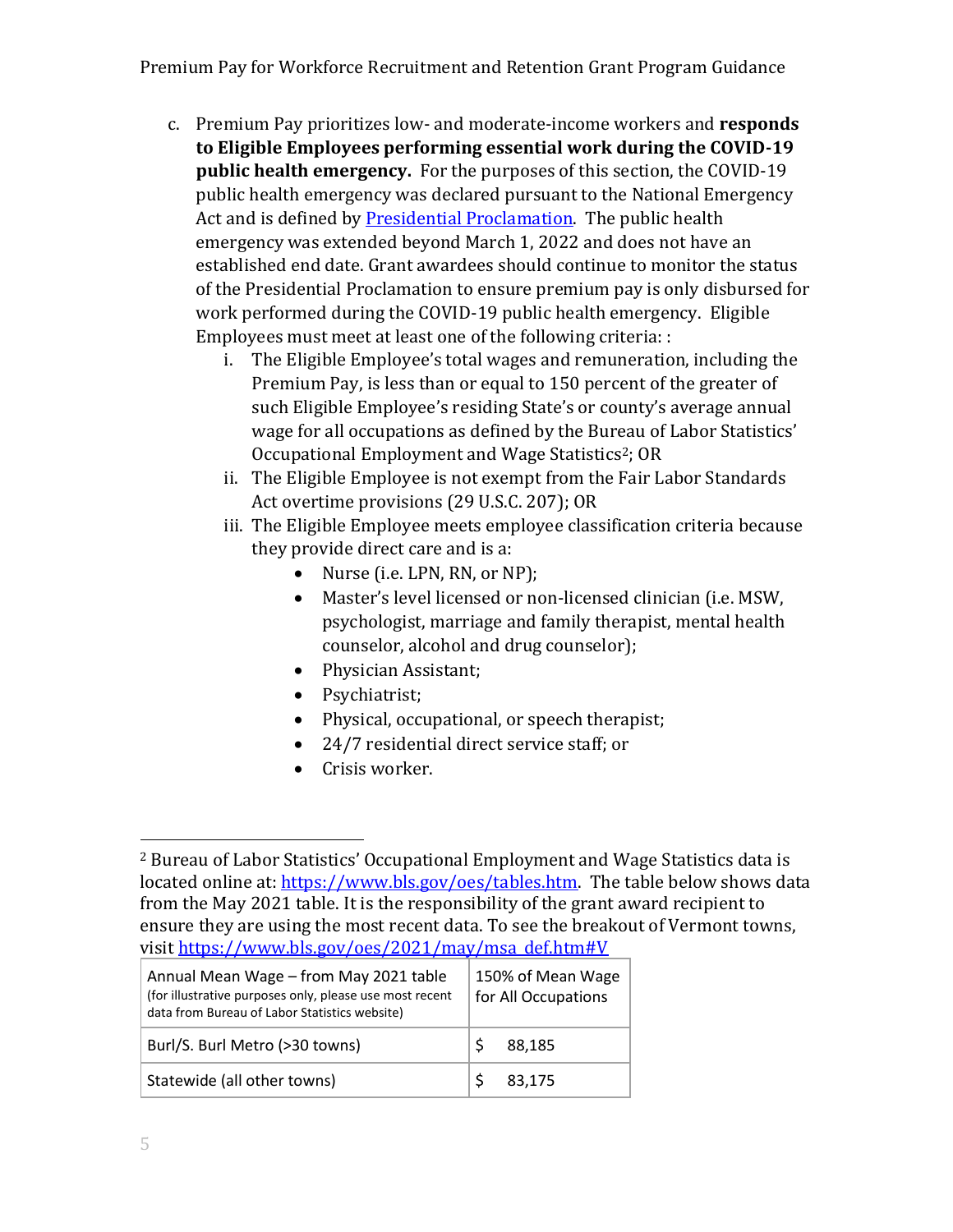# **An Example**

Main Street Care has four employees that meet Test 1 because their work is needed to maintain continuity of operations at the Main Street Care, an organization that provides assistance with activities of daily living. Main Street Care has four employees who pass Test 2 by virtue of regularly working in-person with each other and/or patients. Employee A is not exempt from overtime provisions and thus passes Test 3. Employee B is a manager who is exempt from overtime provisions but still passes Test 3 because her salary and remuneration (including the Premium Pay) is less than the 150% threshold. Employee C makes \$90,000 and is exempt from overtime but still passes Test 3 because she is an RN manager and thus meets employment classification criteria specified above. Employee D is a manager whose is exempt from overtime, has income over threshold, and does not have a classification described above; she does not pass Test 3.

#### <span id="page-5-0"></span>**4. Premium Pay**

Premium Pay is defined as an amount of up to \$13 per hour, in addition to wage or remuneration the Eligible Employee otherwise receives, for all work performed by the Eligible Employee during the COVID-19 public health emergency. Such amount may not exceed \$25,000 with respect to any single Eligible Employee. Eligible Employers that receive grant awards have discretion with respect to the way in which Premium Pay is awarded to Eligible Employees (e.g. biweekly, monthly, quarterly, lump sum); however, the full amount of the grant award must be disbursed within 12 months following receipt of the grant funds.

### <span id="page-5-1"></span>**5. Eligible Expenditures**

Grant awards must be used by Eligible Employers to provide Premium Pay to Eligible Employees as defined in Section 3 after eligible work is completed. Eligible Employers that receive grant awards may provide Premium Pay for work performed between April 1, 2022 through the end of the COVID-19 public health emergency or June 30, 2023, whichever is earlier.

Only Eligible Employees who commit to continuing employment with the Eligible Employer for at least one calendar quarter following receipt of the payment are eligible to receive Premium Pay. Both current and prospective employees may meet this requirement; however, it is important to note that Premium Pay may only be provided to those Eligible Employees after work is performed.

Eligible Employers that receive a grant award have the option to receive grant funding from the State of Vermont in a single lump sum payment or as four quarterly payments. If the entity chooses to receive the total award amount as a single lump sum payment, then they must disburse all funds to Eligible Employees within 90 days of receipt of the funding and complete a reconciliation report. If the entity chooses to receive the total award amount as four quarterly payments, then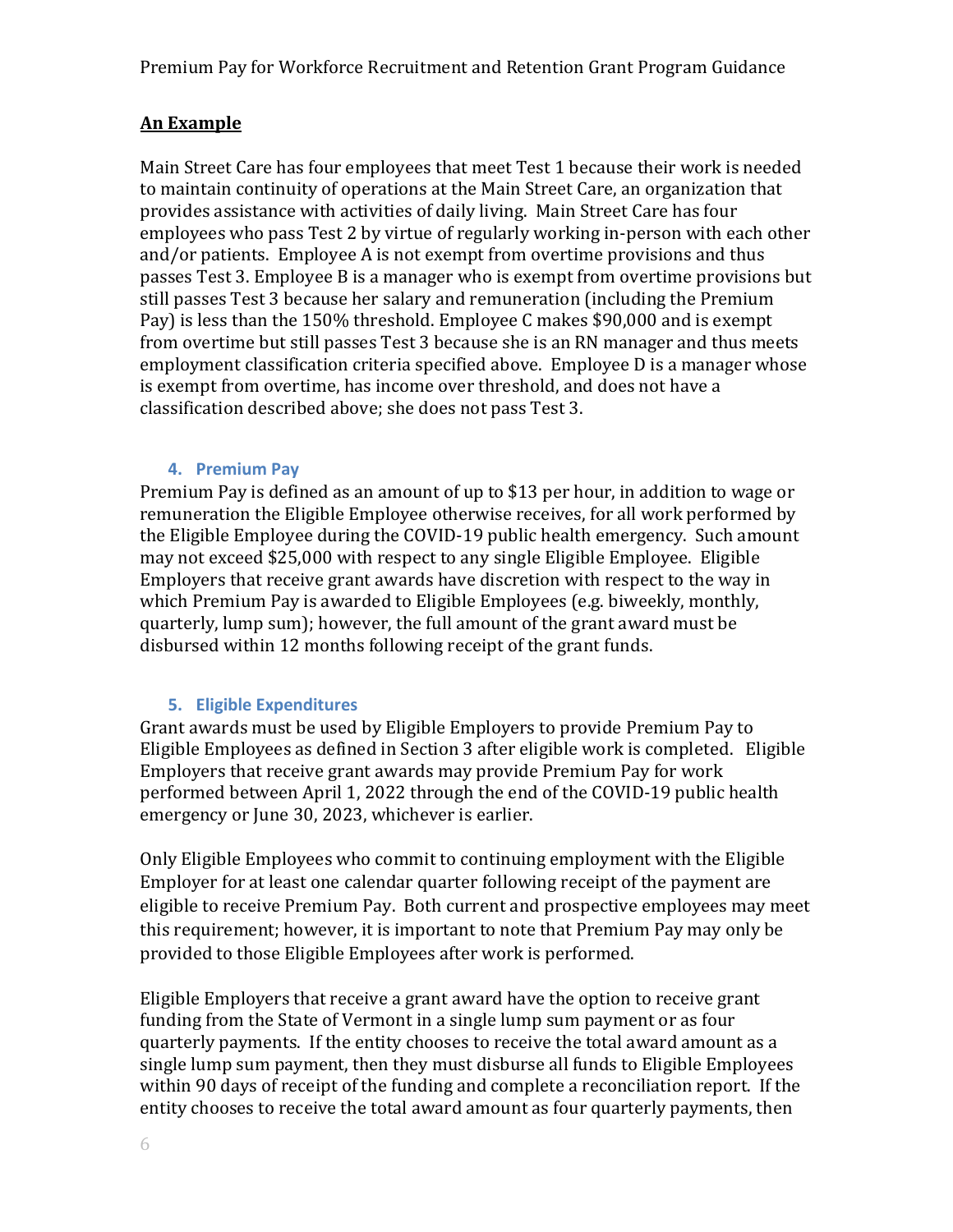they must disburse all funds to Eligible Employees within twelve months and complete quarterly reconciliation reports. One of these payment options must be selected on the grant application.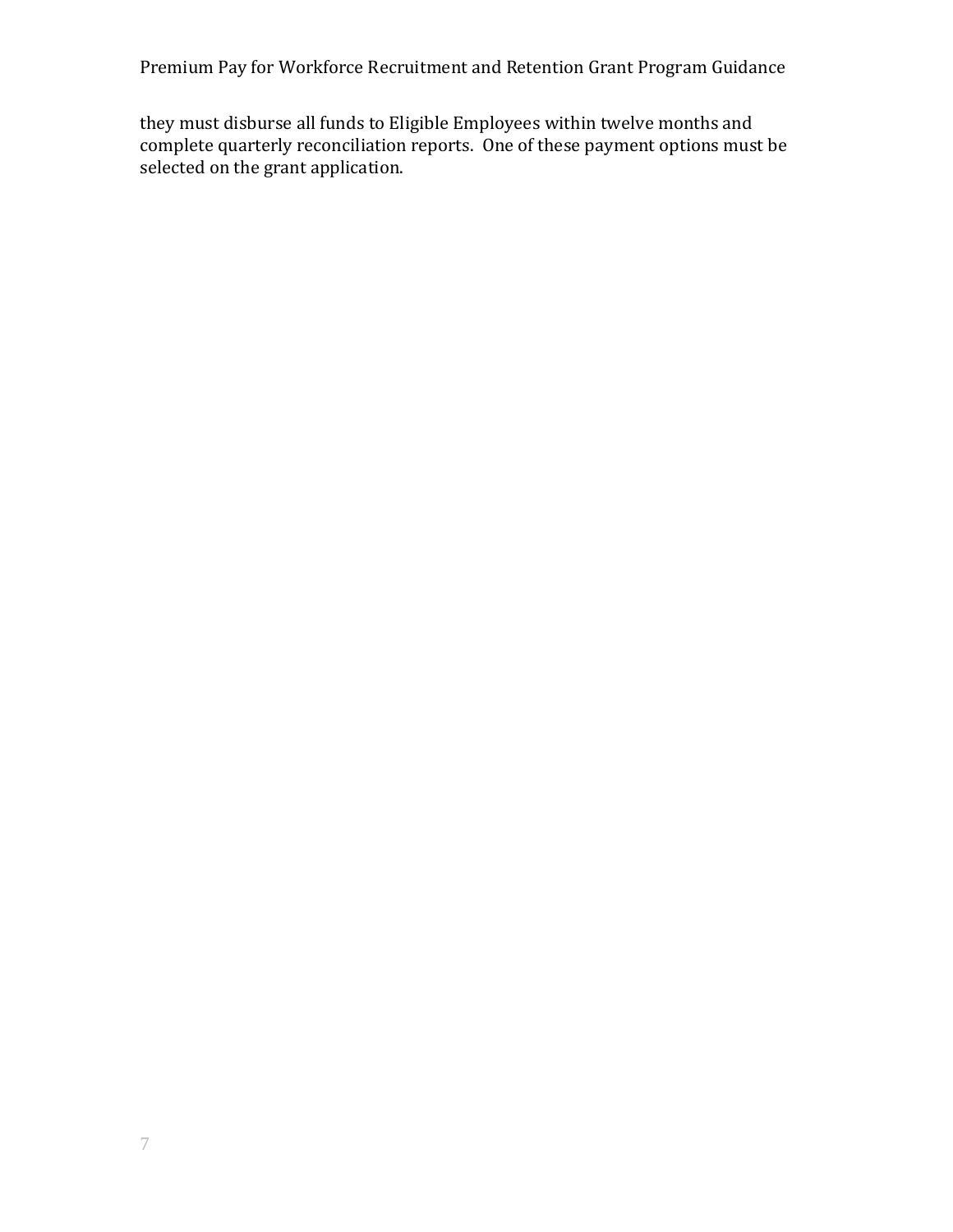| <b>Option</b>        | <b>Allowable</b>           | <b>Reconciliation</b>       |
|----------------------|----------------------------|-----------------------------|
|                      | <b>Disbursement Period</b> | <b>Reporting</b>            |
| Single Lump Sum      | Ninety days                | One report due on           |
| Payment              |                            | 10/15/22                    |
| Up to four Quarterly | Twelve months              | Up to four reports due on   |
| Payments             |                            | $10/15/22$ , $1/15/23$ ,    |
|                      |                            | $4/15/23$ , and (if needed) |
|                      |                            | 7/15/23                     |

Table 1. Grant Applicant Options for Receiving Grant Funding

# <span id="page-7-0"></span>**6. Calculating the Number of FTEs**

Eligible Employer applicants must use the Summary Report of FTEs to calculate the number of Full-time Equivalents (FTEs) that will be used to determine their organization's total award. Please note that this calculation is distinct from the decision of when and how to provide premium pay to individual Eligible Employees.

The Summary Report of FTEs is an excel spreadsheet that includes calculations for full-time employees, part-time employees, and budgeted vacant positions (including those filled by contract staff) for the lookback period of January to March 2022.

To streamline the application process to align with Eligible Employer payroll reporting, the State of Vermont allows Eligible Employers to choose to report on the full 13-week quarter OR on a 12-week period within the quarter. For example, companies that use biweekly payroll systems may have an easier time reporting on an even number of weeks. Once complete, applicants should upload their filled-out report as directed in the application.

Eligible Employers should include:

- All full-time and part-time employees who worked during the lookback period to provide or support the provision of services for the Eligible Employer types in Section 2.
- The budgeted hours for vacant positions (including contract staff) for the lookback period that provide or support the provision of services for the Eligible Employer types in Section 2.
- Where applicable, Designated Agencies and Specialized Services Agencies should include each Shared Living Provider contracted by the applicant. For the purposes of the FTE calculation only, each Shared Living Provider should be included in the "Full-time employee" table. Independent Direct Support Providers paid by ARIS Solutions should not be included in the calculation.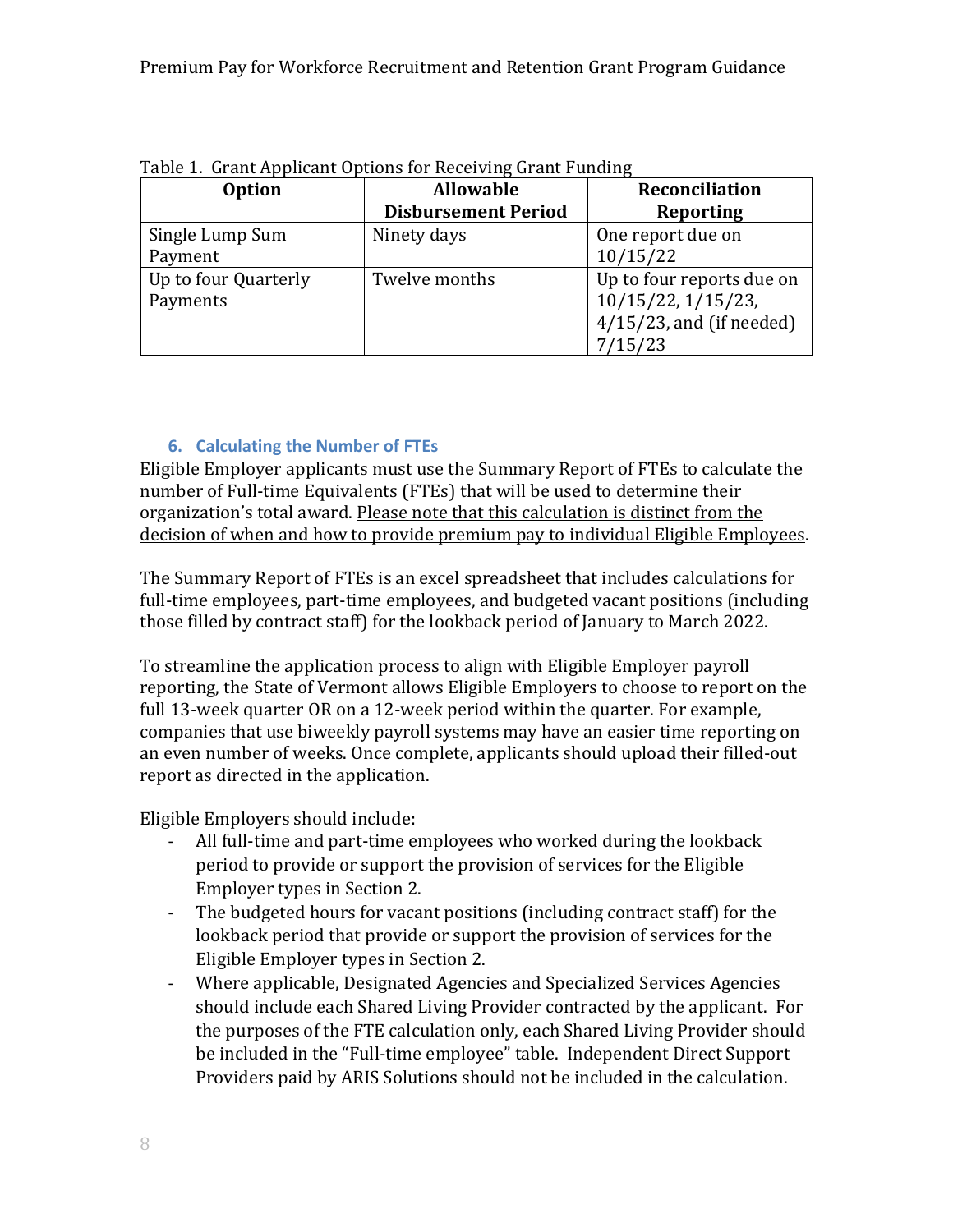Eligible Employers should not include:

- Full-time or part-time employees of the organization that did not provide or support the provision of services included in Section 2.
- Full-time or part-time employees of the organization that did not provide or support the provision of services in Section 2 in Vermont or at a location that predominantly served Vermonters.

### <span id="page-8-0"></span>**7. Available Program Amount**

At least \$45,000,000.00 in funding is available for the Premium Pay for Workforce Recruitment and Retention Grant Program. The amount of a grant provided to an Eligible Employer shall equal \$2,000 multiplied by the number of FTEs, as described in Section 6.

# <span id="page-8-1"></span>**8. Application Period**

Applications must be submitted during the application period which is anticipated to be May 18, 2022 through May 24, 2022.

# <span id="page-8-2"></span>**9. Method of Application Submission**

Applications must be submitted through the online portal by 11:59 PM Eastern Time on the last day of the application period.

### <span id="page-8-3"></span>**10. Distributions**

Grant award payments will be made to Eligible Employers that submit complete and accurate applications during the Application Period. Initial payments will be made approximately two weeks following grant approval.

Grant award payments will be made in a single lump sum payment or quarterly, as described in Section 5. Eligible Employers that receive grant awards will be required to submit quarterly reports with supporting documentation of incurred, eligible expenses. If the Eligible Employer elects to receive the funding quarterly, the first payment will be one-third of the total grant award. The 2<sup>nd</sup> quarter and 3<sup>rd</sup> quarter payments will be for one-third of the total grant award each and will both be reconciled based on the previous quarterly report (i.e. to account for any excess cash on hand). The  $4<sup>th</sup>$  quarter payment will be for the remaining grant amount, if applicable, based on the quarterly reconciliation reports. Any unused funds identified in the final reconciliation must be returned to the State of Vermont.

# <span id="page-8-4"></span>**11. Application Content and Audit Requirements**

All applicants must fully complete and submit the application through the online portal by the submission date. A complete application includes:

• Responses to all required fields, including but not limited to certifications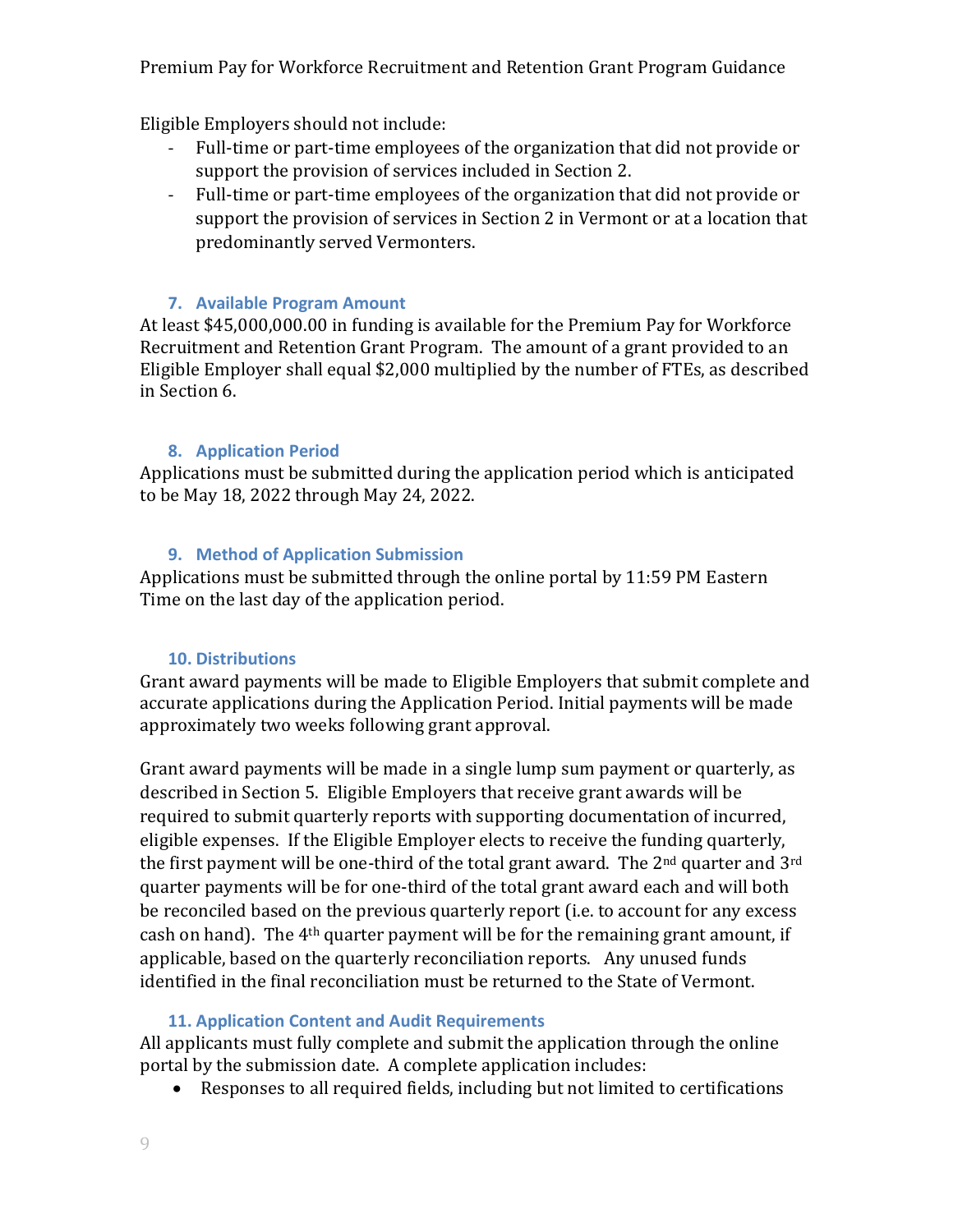- Data from the applicant organization's W-9
- Document uploads
	- o Form W-9
		- The form and detailed instructions are available from [the IRS.](https://www.irs.gov/pub/irs-pdf/fw9.pdf)
		- A physical signature and date are required.
		- The form must be signed and dated with the last 6 months.
		- o A Summary Report of FTEs, using the required template

AHS may request an applicant to submit detailed backup, including but not limited to payroll reports to support the number of FTEs entered in the application by the applicant. Detailed backup should only be submitted upon request from the State of Vermont.

The Program is funded with federal dollars and is subject to the requirements of Single Audit found at 2 CFR § 200 Subpart F. The Subrecipient will complete the Subrecipient Annual Report annually within 45 days after its fiscal year end, informing the State of Vermont whether or not a Single Audit is required for the prior fiscal year. If a Single Audit is required, the Subrecipient will submit a copy of the audit report to the granting Party within 9 months. If a single audit is not required, only the Subrecipient Annual Report is required. For fiscal years ending before December 25, 2015, a Single Audit is required if the subrecipient expends \$500,000 or more in Federal assistance during its fiscal year and must be conducted in accordance with OMB Circular A133. For fiscal years ending on or after December 25, 2015, a Single Audit is required if the subrecipient expends \$750,000 or more in Federal assistance during its fiscal year and must be conducted in accordance with 2 CFR Chapter I, Chapter II, Part 200, Subpart F. The Subrecipient Annual Report is required to be submitted within 45 days, whether or not a Single Audit is required.

More information is available on the [Common Subrecipient Annual Report](https://finance.vermont.gov/training-and-support/faqs-and-glossaries/grants-faq/sar)  [Questions page.](https://finance.vermont.gov/training-and-support/faqs-and-glossaries/grants-faq/sar)